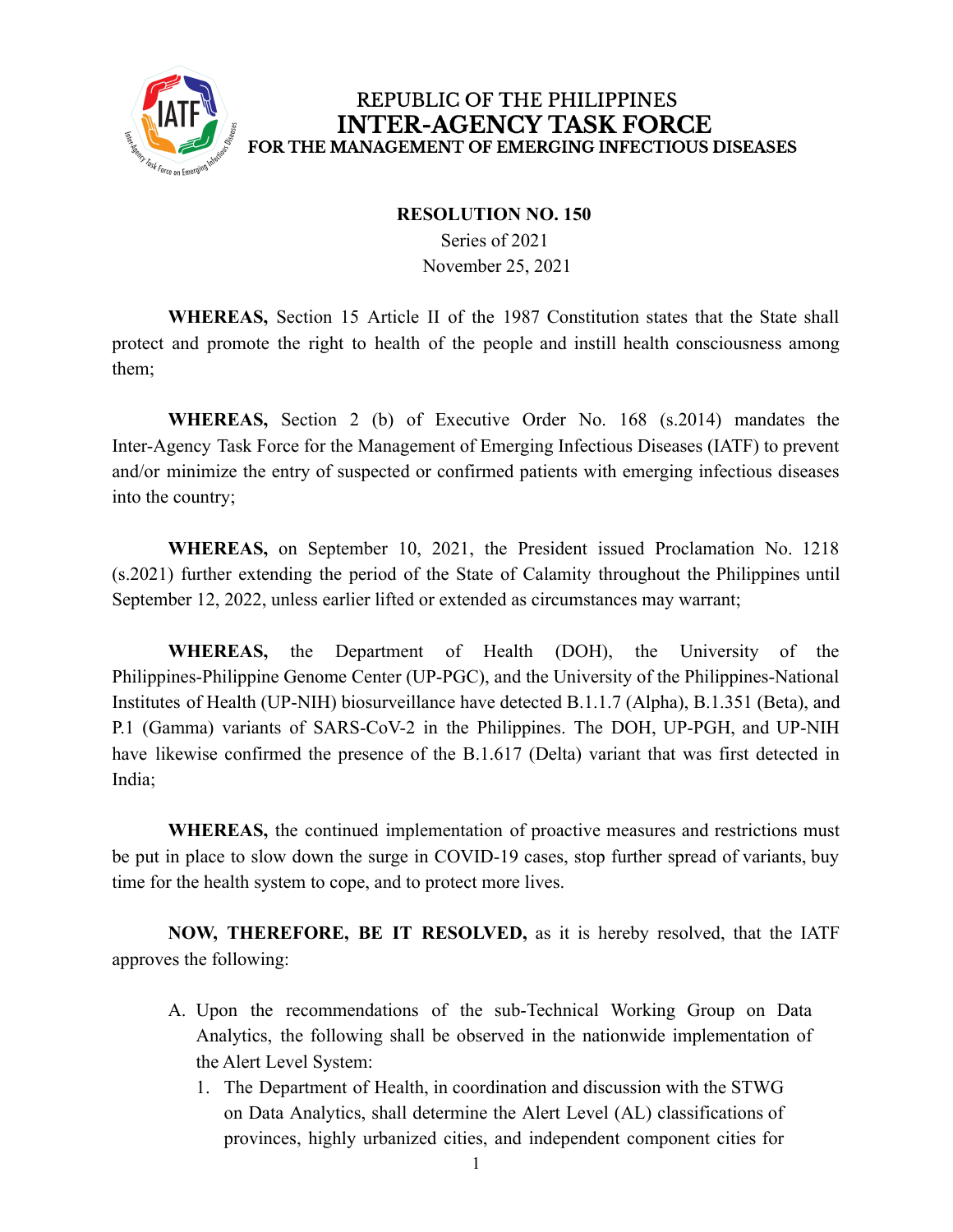

## REPUBLIC OF THE PHILIPPINES **INTER-AGENCY TASK FORCE** FOR THE MANAGEMENT OF EMERGING INFECTIOUS DISEASES

the final approval and announcement of the IATF. Final AL classifications shall not be subject to appeals.

- 2. Recommendations for new AL classifications will be given in time for the 15th and end of the month. However, assessment of areas will be done weekly to determine areas requiring immediate escalation.
- 3. AL escalations may be done at any time within the implementation period if warranted. However, de-escalations shall only be done at the end of the set implementation period.
- B. The recommendations of the Technical Working Group are ratified, the specifics of which are as follows:
	- 1. With the nationwide implementation of Guidelines on the Nationwide Implementation of Alert Level System for COVID-19 Response providing for, among others, guidelines on the conduct of contact sports, IATF Resolution No. 79 (s.2020) issued on 15 October 2020, is hereby repealed insofar as the authority to the Regional IATFs to approve the same;
	- 2. The strict observance and compliance to minimum public health standards, such as the proper wearing of face masks, is strongly reiterated. Public and private establishments are directed to ensure its implementation, including among minors, and to exclude all persons who cannot comply with the same from their respective premises. Local government units are directed to ensure proper enforcement of this directive.
- C. In full support to the preparations for the *Bayanihan, Bakunahan,* the National Security Adviser, as the Vice Chairperson of the National Task Force to End Local Communist Armed Conflict is directed to issue deployment guidelines for the Cabinet Officers for Regional Development and Security.

**RESOLVED FURTHER,** that the Chairperson and the Co-Chairperson shall be duly authorized to sign this Resolution for and on behalf of the Inter-Agency Task Force.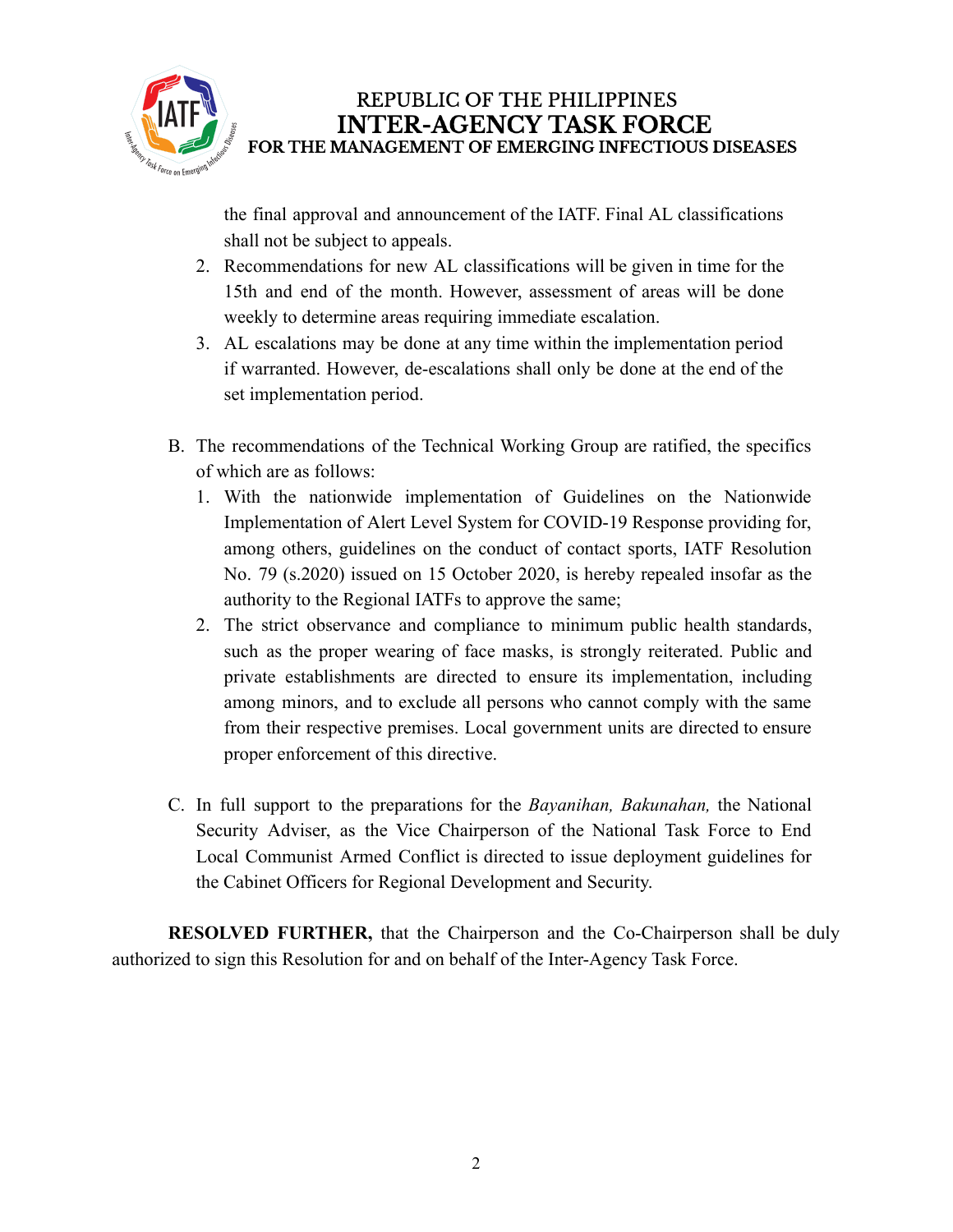

### REPUBLIC OF THE PHILIPPINES **INTER-AGENCY TASK FORCE** FOR THE MANAGEMENT OF EMERGING INFECTIOUS DISEASES

**APPROVED** during the 150th Inter-Agency Task Force Meeting, as reflected in the minutes of the meeting, held this November 25, 2021, via video conference**.**

**FLANCISCO T. DUQUE III** Secretary, Department of Health IATF Chairperson

**KARLO ALEXEI B. NOGRALES** Secretary, Office of the Cabinet Secretariat IATF Co-Chairperson